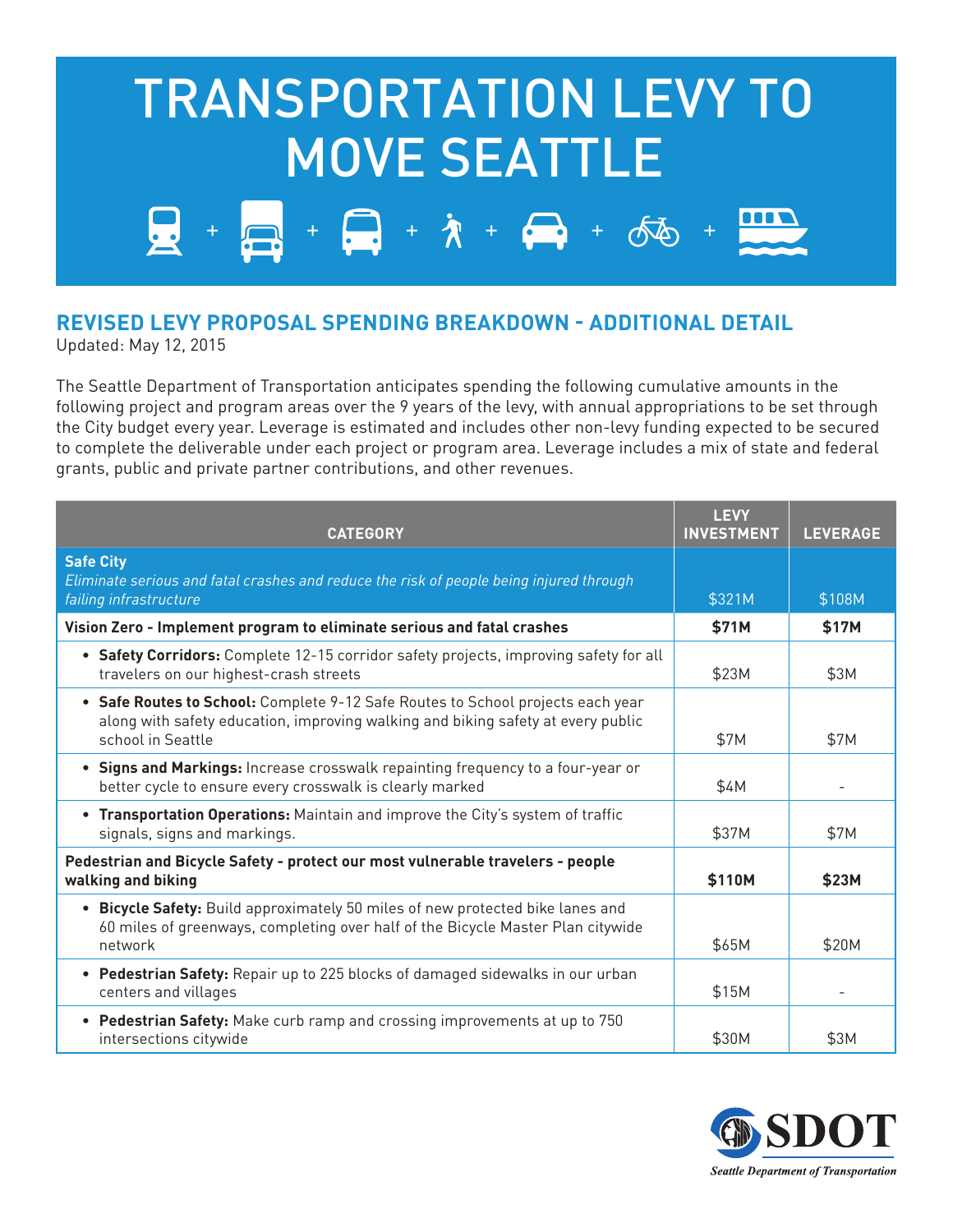| Bridges and Structures - keep our bridges safe                                                                                                                                                                                                                                                                                                                                                                        | \$140M | \$68M  |
|-----------------------------------------------------------------------------------------------------------------------------------------------------------------------------------------------------------------------------------------------------------------------------------------------------------------------------------------------------------------------------------------------------------------------|--------|--------|
| . Bridge and Structures Maintenance: Eliminate the backlog of needed bridge spot<br>repairs                                                                                                                                                                                                                                                                                                                           | \$25M  |        |
| • Bridge Seismic Improvements: Seismically reinforce 16 vulnerable bridges                                                                                                                                                                                                                                                                                                                                            | \$68M  | \$37M  |
| • Bridge Replacement: Replace Seattle's last timber vehicle bridge (on Fairview<br>Avenue)                                                                                                                                                                                                                                                                                                                            | \$27M  | \$16M  |
| • Bridge Replacement: Plan and design high priority bridge replacements to begin<br>construction after 2024                                                                                                                                                                                                                                                                                                           | \$15M  | \$15M  |
| • Bridge and Structures Maintenance: Other bridge safety investments including<br>stairway and structure repair and rehabilitation                                                                                                                                                                                                                                                                                    | \$5M   |        |
| <b>Affordable City</b><br>Provide high-quality, low-cost travel options for everyone, better coordinate and leverage<br>public and private investments, and better preserve existing infrastructure                                                                                                                                                                                                                   | \$250M | \$19M  |
| <b>Maintain streets</b>                                                                                                                                                                                                                                                                                                                                                                                               | \$250M | \$19M  |
| • Arterial Roadway Maintenance: Repave up to 180 lane-miles of arterial streets,<br>maintaining and modernizing 35% of Seattle's busiest streets carrying the most<br>people and goods (also funded through the 7 enhanced transit corridors, below)                                                                                                                                                                  | \$235M | \$19M  |
| • Paving Spot Improvements: Repave 65 targeted locations every year, totaling<br>about 70 lane-miles of arterial street, with a repair and maintenance program run<br>by City crews                                                                                                                                                                                                                                   | \$15M  |        |
| <b>Interconnected City</b><br>Provide an easy-to-use, reliable transportation system that gives travelers the options they<br>want when they want them                                                                                                                                                                                                                                                                | \$264M | \$257M |
| <b>Corridor Mobility Improvements - modernize streets</b>                                                                                                                                                                                                                                                                                                                                                             | \$169M | \$218M |
| • Multimodal Improvements: Complete 7 transit plus multimodal corridor projects,<br>redesigning major streets with more frequent and reliable buses, upgraded<br>paving, signals and other improvements to improve connectivity and safety for all<br>travelers, whether walking, biking, driving, or taking transit; complete the Burke<br>Gilman Trail missing link and Fauntleroy Way Southwest Boulevard projects | \$104M | \$211M |
| . Traffic Signal Timing Improvements: Optimize traffic signal timing on 5 corridors<br>throughout the city each year to improve traffic flow and serve people in cars and<br>trucks, on bicycles, transit, and foot.                                                                                                                                                                                                  | \$13M  | \$1M   |
| . Intelligent Transportation System Improvements: Implement Next Generation ITS<br>Improvements to help all travelers move more reliably around the city and provide<br>improved information for travelers.                                                                                                                                                                                                           | \$17M  | \$6M   |
| • Transit Corridor Improvements: Make bus service more reliable through a<br>comprehensive transit improvement program to eliminate bottlenecks in key<br>locations and contribute to the transit improvements on 7 transit plus corridors                                                                                                                                                                            | \$35M  |        |
| Light Rail Partnership Improvements - improve connections to light rail                                                                                                                                                                                                                                                                                                                                               | \$27M  | \$10M  |
| . Light Rail Connections: Provide City funding contribution for a new Link light rail<br>station at Graham Street in southeast Seattle                                                                                                                                                                                                                                                                                | \$10M  | TBD    |
| • Northgate Bridge: Provide additional City funding for a pedestrian and bicycle<br>bridge over I-5 connecting to light rail in Northgate                                                                                                                                                                                                                                                                             | \$15M  | \$10M  |
| • Light Rail Connections: Implement early portions of the accessible Mt. Baker<br>project                                                                                                                                                                                                                                                                                                                             | \$2M   |        |